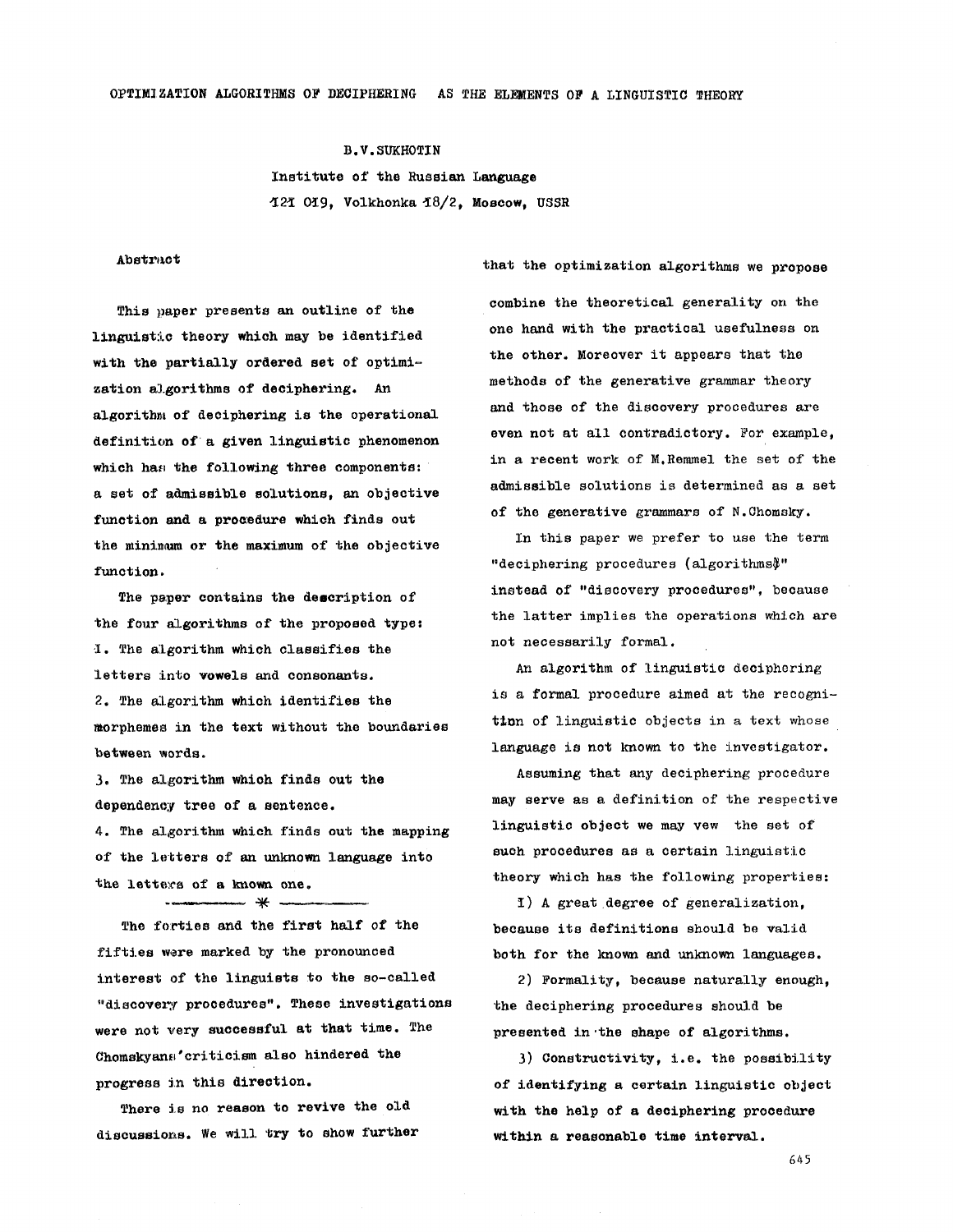To identify a linguistic object a deciphering algorithm makes use of a set of its features. It seems obvious that a linguistic object cannot be defined by means of binary features alone. The following scheme seems to be better founded:

I. Binary features are used to determine the general type of certain linguistic objects. The objects belonging to that type form the set of admissible solutions of a deciphering problem.

2. An objective function which estimates the quality of each solution is introduced on the set of admissible solutions. The values of the objective function are calculated with the help of the investigated text. They reflect the individuality of the given language. A maximum or a minimum of the objective function should correspond to the linguistic object which is to be defined.

3. It follows that a deciphering procedure should be an optimization algorithm which finds "the best" admissible solution - from the point of vew of the objective function.

Thus, the set of admissible solutions, the objective function and the optimization algorithm constitute the definition of a linguistic object which may be used for the purposes of deciphering; a definition of this kind will be further referred to as a deciphering algorithm,

or simply, an algorithm.

There is a natural hierarchy of deciphering algorithms. An algorithm B is senior to an algorithm A if the former makes use of the information provided by the latter. If A and B work alternatively each time improving the output, then the seniority is determined by the first iteration. Taking into account the fact that the set of essentially different algorithms should be finite, it appears that there must exist "zero" algorithms which use no information produced by any other deciphering algorithms.

Zero algorithmz should be different due to the fact that the physical substances of different languages may be different too. Thus the zero algorithm for the analysis of the written form of languages should be able to discriminate between a dark spot and a light one and to identify the place of each spot on the page; it should discover the set of alphabetic symbols of the language. A similar algorithm adjusted to the analysis of audible speech should produce the alphabet of phonemes, exploiting its capacity to discern certain minimal differences of sonation. The plurality of zero algorithms may be reduced by converting signals of different nature into a set of curves. As it is well known such algorithms are the goal of pattern recognition theory.

Senior algonithms should be used for the analysis of grammar; the highest levels correspond to the problems of semantics and translation.

Many algorithms of different levels display great similarity and sometimes even identity, their only difference consisting in the linguistic material which serves as the input. The following types of the algorithms may be pointed out:

I. Algorithms of classification, which divide the set of investigated objects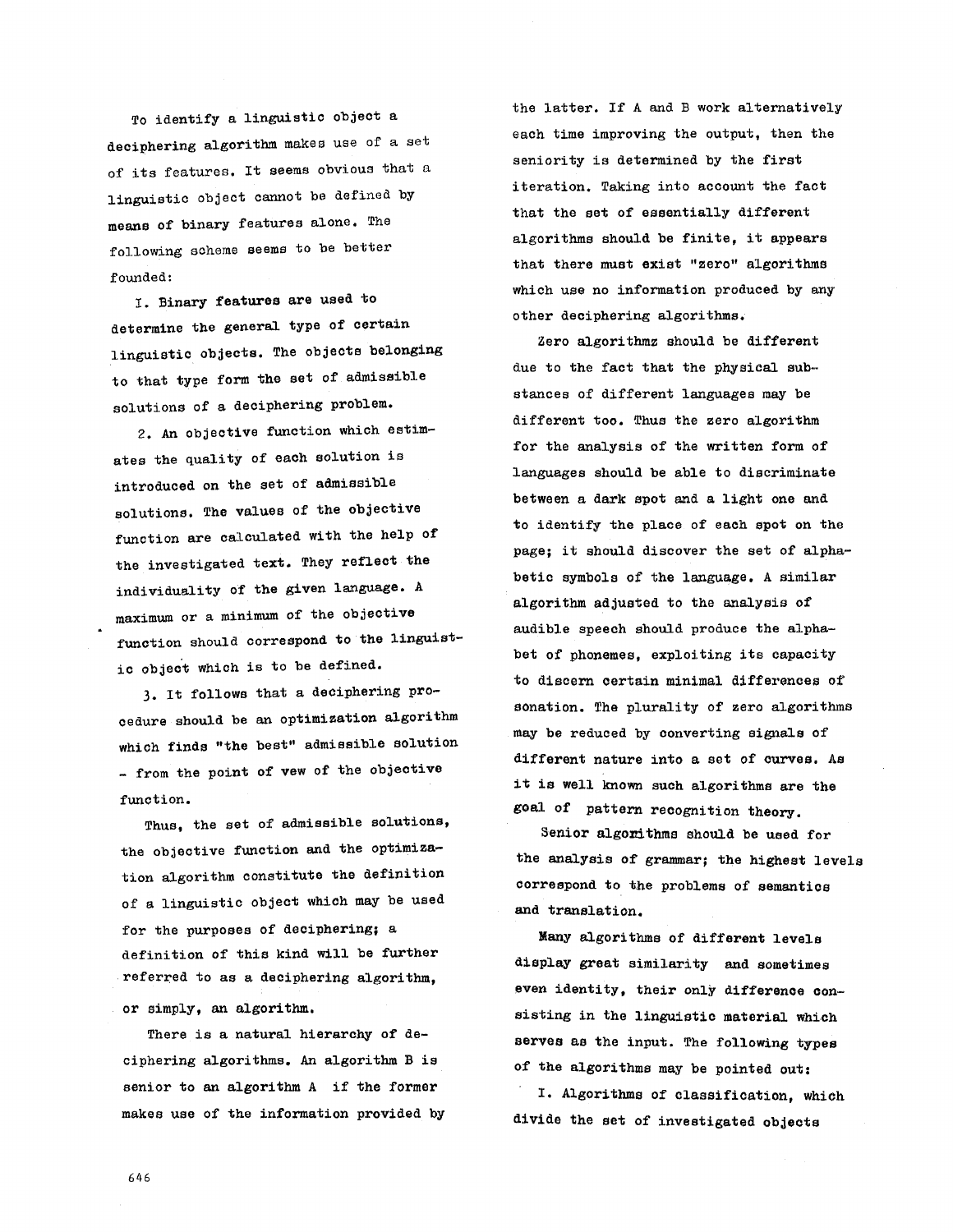into several subsets.

2. Algorithms of aggregation which form larger units from smaller ones.

3. Algorithms of connection which find out some relation of partial ordering.

4. Algorithms of mapping the elements of an unknown language into the elements of a known one.

The most simple classification algorithm is that which classifies the set of letters  $A = \{1, \}$  into vowels and consonants. In this case an admissible solution is a division

 $\mathbf{D} = \{ \mathbf{V}, \mathbf{C} \}$ ,  $\mathbf{V} \cup \mathbf{C} = \mathbf{A}, \mathbf{V} \cap \mathbf{C} = \emptyset$ 

The objective function reflects the fact that letters of the same class co-occur rather rarely whereas letters of different classes co-occur relatively more often; it is formulated as follows:

$$
\mathbb{Q}(\mathbb{D}) = \frac{\sum_{i} \sum_{j} f(1_{i}, 1_{j}), \quad 1_{i} \in V, \quad 1_{j} \in C
$$

Here  $f(1_{i}, 1_{j})$  denotes the frequency of letters  $l_i$  and  $l_j$ . The maximum of Q(D) corresponds to the optimal classification. An appropriate optimization procedure reduces the amount of divisions that should be evaluated to a reasonable number. This algorithm has been thoroughly tested in a number of computer experiments and in every case yielded almost entirely correct results°

The most important algorithm of aggregation is the morpheme identification algorithm. Apart from identifying morphemes this algorithm discovers an IC graph which shows the way in which morphemes are combined into words. An admissible solution in this case is a sequence of divisions

 $D_{\tilde{L}}$ ,..., $D_n$  of the text, each class of  $D_{\tilde{L}+\tilde{L}}$ being included in a certain class of  $D_i$ . A morpheme m is the string of letters at least one occurrence of which should be an element of a certain class of  $D_i$ .

The sequence  $D_1, \ldots, D_n$  determines the set of morphemes in a unic way. The objective function is set up by ascribing to each morpheme a certain number  $q(m)$ which is great when m consists of the letters which predict each other stronger than they predict the letters of the neighbouring morphemes. A number of sx- periments have been carried out; the best results have been obtained with the help of the following function:

$$
q(m) = q(aXb) = \frac{f^{2}(aXb)}{\max(f(aX), f(Xb))}
$$
  
- max(f(aXbx), f(yaXb))  
x,y

Here f denotes the frequency of a string, a is the initial, b is the final letter of m, y is a letter which precedes m, x is a letter which follows it, X is a string. The best solution should correspond to the maximum of  $\mathbb{Q}(M) = \frac{\sum_{i=1}^{n} q(m_i)}{n}$ , where  $M = \{m_i\}$ . A Russian text of 10000 letters was chosen for the experiments. Here is an extract of the analysed text:  $((\texttt{mean}(x), \texttt{mean}(x)))$  c  $((\texttt{normal}(x)))$ (укоризн)(енно) усмех ((нул)ся)

Representative of the algorithms of the third type is the algorithm of finding the dependency graph of a sentence. For this purpose the words of the language should be classified into syntactical classes so that we may consider a word v to be included in a class  $K_{\mathbf{v}}$ . The conditional probability  $P(K_{\nu}/K_{\nu})$  of occurrence of  $K_{\nu}$ near  $K_w$  is calculated with the help of the text.